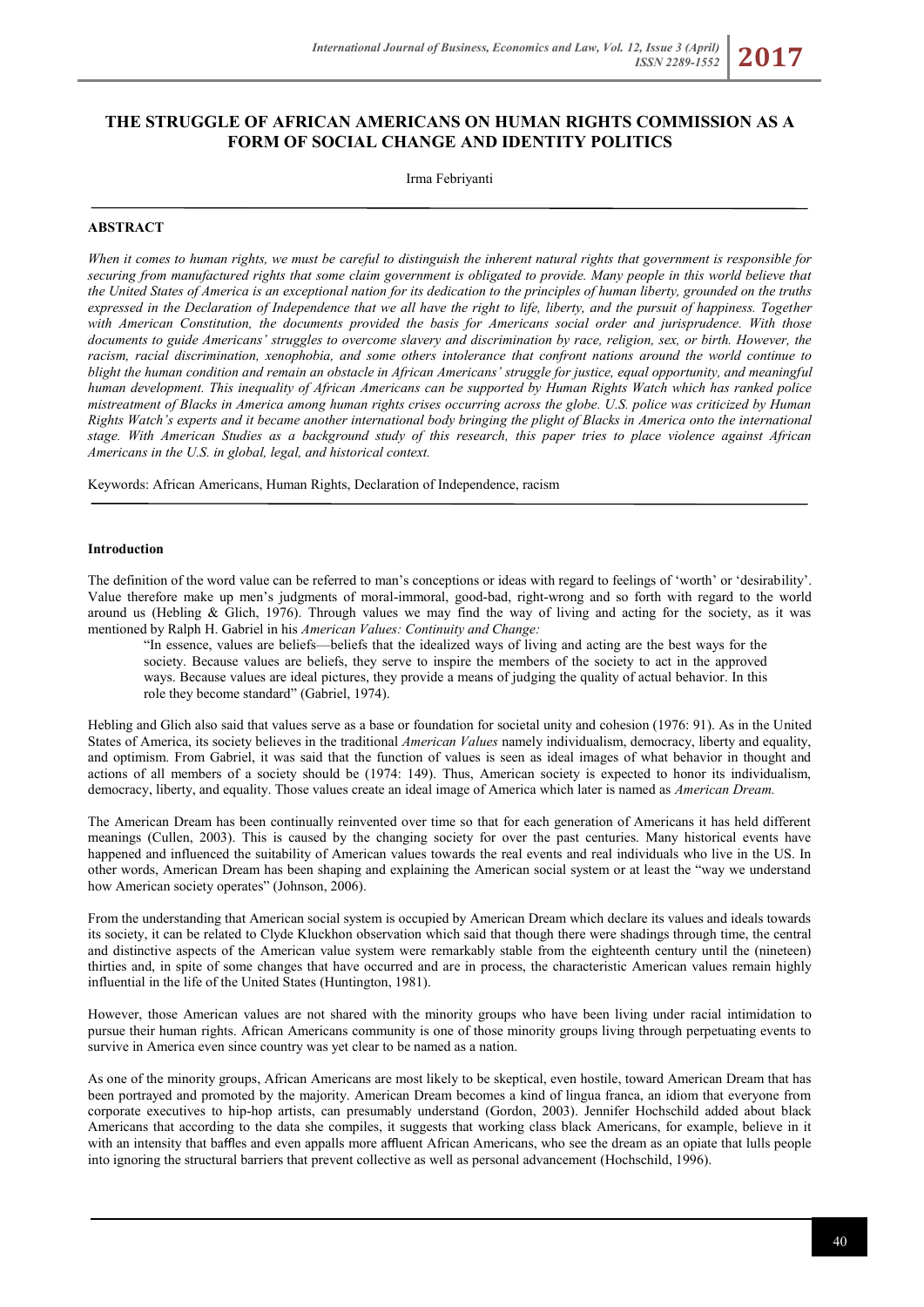Hochschild's book entitled *Facing Up to the American Dream,* was also reviewed by Gordon as he said that the book grows out of belief that any attempt the possibilities and limits of the American Dream requires a more thorough reckoning than we customarily give it. Such a reckoning begins with a recognition that the Dream is neither a reassuring verity nor an empty bromide but rather a complex idea with manifold implications that can cut different ways.

# *The Strength and Importance of Human Rights in the United States of America*

Human rights has explained the nature of human itself which defines the rights of human being simply because he is a human. Human rights in the United States comprise a series of rights which are legally protected by the Constitution of the United States, including the amendments (Lauren, 2008) state constitutions, conferred by treaty and customary international law, and enacted legislatively through Congress, state legislatures, and state referenda and citizen's initiatives. Federal courts in the United States have jurisdiction over international human rights laws as a federal question, arising under international law, which is part of the law of the United States (Schneebaum, 1998). The importance of human rights can be seen and tracked from American history with its very beginning through the language of the Declaration of Independence and the Bill of Rights, American have seriously argued and sometimes violently contested over human rights (Lauren, 2008). This is where the discussion of African Americans matters most, they were considered once as less human during slavery era and whatever rights exist was held only to white Americans. Then the reality strikes again after few centuries have passed, African Americans are still having difficulties in pursing their happiness simply because of their color.

Every human being has rights and no one should be denied their human rights without fair legal decision. Only in certain limited circumstances a person can be deprived of their human rights (Lombok, 2017). Lesza Leonardo Lombok mentioned further that human rights defines a clear statement that humans should not be treated less human and unequal based on their differences such as race, gender and religion because the judgement become irrelevant politically and legally, regardless of whether the person concerned to meet obligations to the community.

African American community fought for their rights to align their struggle with that of other oppressed groups and colonized nations around the world. This event occurred while the Human Rights Commission worked on drafting the Declaration, some African Americans who led of struggle for civil rights in America believed that bringing the case of segregation in America before the United Nations would help draw international attention to their plight (Facing History and Ourselves Contributors, 2016).

The social change was inspired by human rights idea that support any community to meet their needs and pursue their existence side by side with the majority. This is where identity seems to be on hold in the name of power, as in having the body politic as the model to control others. American values has gradually being questioned because their practices are limited to certain groups of people.

Kim R. Holmes elaborated that when Americans think about human rights, they must be careful to distinguish the inherent natural rights that government is responsible for securing from manufactured rights that some claim government is obligated to provide (Holmes, 2011). As the Declaration of Independence proclaims, we all have the right to life, liberty, and the pursuit of happiness. Thus, Holmes made an open statement that the Declaration's wisdom should inform our answer to the question "How Should Americans Think about Human Rights?"

### *From "Civil Rights" to "Human Rights" for African Americans as a Major Development of International Law*

Just liked it was mentioned before that African American leaders had fought for their plight to draw international attention, the United Nations was asked to change the terminology from "civil rights" to "human rights." They hoped that the shift would bring pressure on the United States to live up to the ideals and freedoms inscribed in the American Constitution (Facing History and Ourselves Contributors, Civil Rights as Human Rights, 2016).

The demand on changing the terminology was stimulated by some civil rights activists who faced increased violence despite the passage of the Civil Rights Act in 1964. Not only that Black youth were a major force in the uprisings but also inspired the term of Black power which was articulated by spokespersons such as Malcolm X as an assertion of black pride and a reaction against the entire system of racism; blacks denounced white culture, institutions, behavior, and liberal racists.

Black activists and many young African Americans viewed their Civil Rights Movements to pursue their freedom and rights. However, the term of pursuing "civil rights" seems to be not enough yet for them to gain. In reality, they need an approval and supports from international commission as a delegation. One of the strategy was employed by W.E.B. Du Bois who served as the director of research at the NAACP, gathered a team of lawyers and scholars, and the group drew up a brief explaining the status of blacks in America. Black leaders wanted the United Nations Organization to establish international standards of human rights that would require the United States to ameliorate the social ills caused by centuries of racism. According to *Facing History and Ourselves: Universal Declaration of Independence,* the comprehensive document "An Appeal to the World: A Statement of Denial of Human Rights to Minorities in the Case of Citizens of Negro Descent in the United States of America and an Appeal to the United Nations for Redress" was submitted to the human rights division of the United Nations in 1947.

The idea that American values and practices should be exported and thereby serve as the model for others in the world always has been a highly popular theme to invoke among the body politics (Lauren, 2008). However, the US despite its history with the core of human rights, had fallen on deaf ears because of the politics of the Cold War.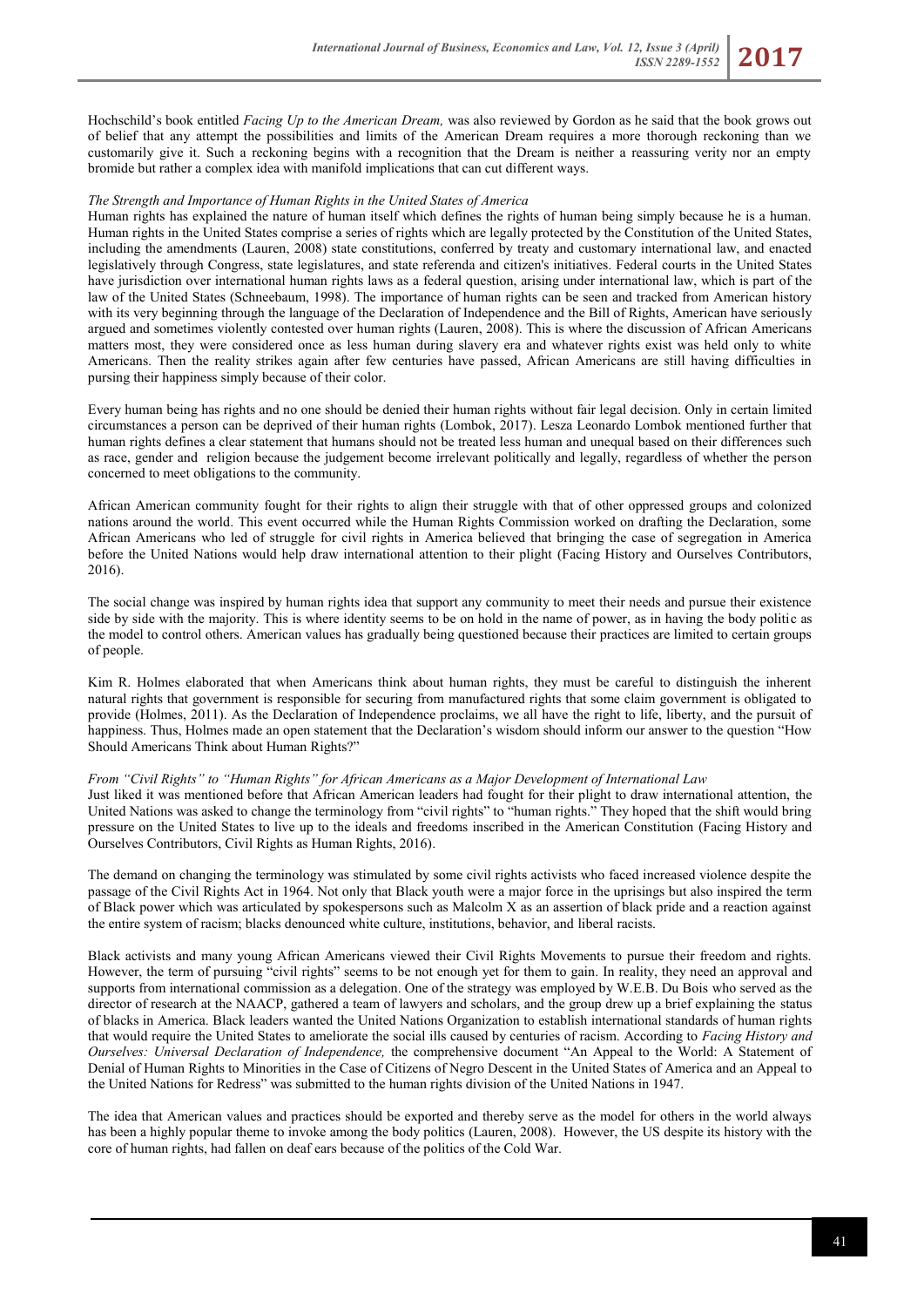In the postwar period American leaders were much more interested in using the UN Commission on Human Rights to attack the Soviet Union than they were in human betterment. Further, the Truman and Eisenhower administrations would not support international standards of human rights that would bring U.S. racial practices under international scrutiny (Aldridge, 2004).

# *Human Rights Commission and African Americans' Struggle*

Although there were many African Americans' organizations defending their rights through Civil Rights Movement, their fight would probably be enough yet if there was no help from the international attention and recognition. This was where Human Rights Commission took place and Anna Eleanor Roosevelt was the one who worked on the drafting the Declaration, the root of all equal rights in America.

Anna Eleanor Roosevelt, the longest-serving First Lady of the United States, was well-known for her critic on racial discrimination in the US and referred this issue to in the United Nations to a Human Rights Commission subcommittee. Eleanor worked on the document of *Declaration of Independence* which late has led to other binding human rights agreements, notably the International Convention on Elimination of Racial Discrimination in 1965, the Covenant on Civil and Political Rights in 1966, the International Convention on Elimination of Discrimination against Women in 1979, the International Convention Against Torture in 1984, and the International Convention on Rights of the Child in 1989.

Not only Eleanor and her support in human rights commissions that got the international attention, but also numerous citizens' organizations gave sprung up to support human rights. From African Americans'' scholars with their National Negro Congress (NNC), the National Association for the Advancement of Colored People (NAACP), and the Civil Rights Congress (CRC) to Amnesty International and Human Rights Watch.

The importance of human rights commissions at getting the international attention was meant to be shown through foreign policy which was expected to concern and then led the federal government to utilize public relations exercises to challenge claims about American racism. The Human Rights Commission subcommittee which Eleanor referred the issue of racial discrimination to was the United Nations. After the Cold War, the Soviets might condemn America to the world and Eleanor brought America's racial policies to compromise the war in the international arena.

In other words, it seemed like America owed something to the world, to the United Nations. As it was said that:

"Especially is this true since the United Nations has made its headquarters in New York. The United States is honor bound not only to protect its own people and its own interests, but to guard and respect the various peoples of the world who are its guests and allies. Because of caste custom and legislation along the color line, the United States is today in danger of encroaching upon the rights and privileges of its fellow nations. Most people of the world are more or less colored in skin; their presence at the meetings of the United Nations as participants, and as visitors, renders them always liable to insult and to discrimination; because they may be mistaken for Americans of Negro descent" ( Facing History and Ourselves Contributors, 2016).

Therefore, it was said above, the significance of international awareness to recognize nation's gross violence was a great influence to let the United States not only to protect its own people and its own interests, "but to guard and respect the various peoples of the world who are its guests and allies."

#### *Social Change and Identity Politics*

When we come to American social system, we may find many unfortunate events for minority groups which cause some conflicts. The idea of having conflicts mostly is seen and addressed to the working class and its interests. In other words, a class struggle. This conception is brought by Lewis A. Coser as he said that class struggle is a conflict within and between groups in a society can prevent accommodations and habitual relations from progressively impoverishing creativity (Coser, 1957).

Conflict is the tool in American society to ask for a social change. The disagreements and oppressions lead the minority groups to value themselves better than they used to be valued at. American values and interests clash their needs and identity. As if their identity does not represent American dreams at all, the dream has been deferring to them.

African Americans demand their share of power, wealth and status in the US through many layers of possibilities and events, but none of them has been completely resulted as equal citizens compared to white Americans. Then the Cold War made them realize that America had a vital issue on being a racist nation. n left. Civil rights opponents, including the FBI, redbaited, investigated, and harassed civil rights organizations, destroying the CRC and encouraging the NAACP to adopt a strict anti-Communist policy. As Mary L. Dudziak explains: "The narrow boundaries of Cold War-era civil rights politics kept discussions of broad-based social change, or a linking of race and class, off the agenda" (Dudziak, 2000).

Carol Anderson in her *EYES OFF THE PRIZE: The United Nations and the African American Struggle for Human Rights,*  mentioned that the postwar period has its significance for African Americans is a tale of intransigence and opportunism, sacrifice and ambition, violence and public relations, principled diplomacy and politics-as-usual. She points us to one more legacy of the Cold War, how a truly international movement for human rights, powerfully enabled by the participation of black Americans, was stifled just when it seemed so possible. Even as the minions of National Socialism were taking their "racial theories" to the bunkers and the gallows, a new order - a United Nations - was being founded on the tenuous alliance of the victors, none of whom had shed their imperialist, expansionist aspirations (Hathcock, 2005).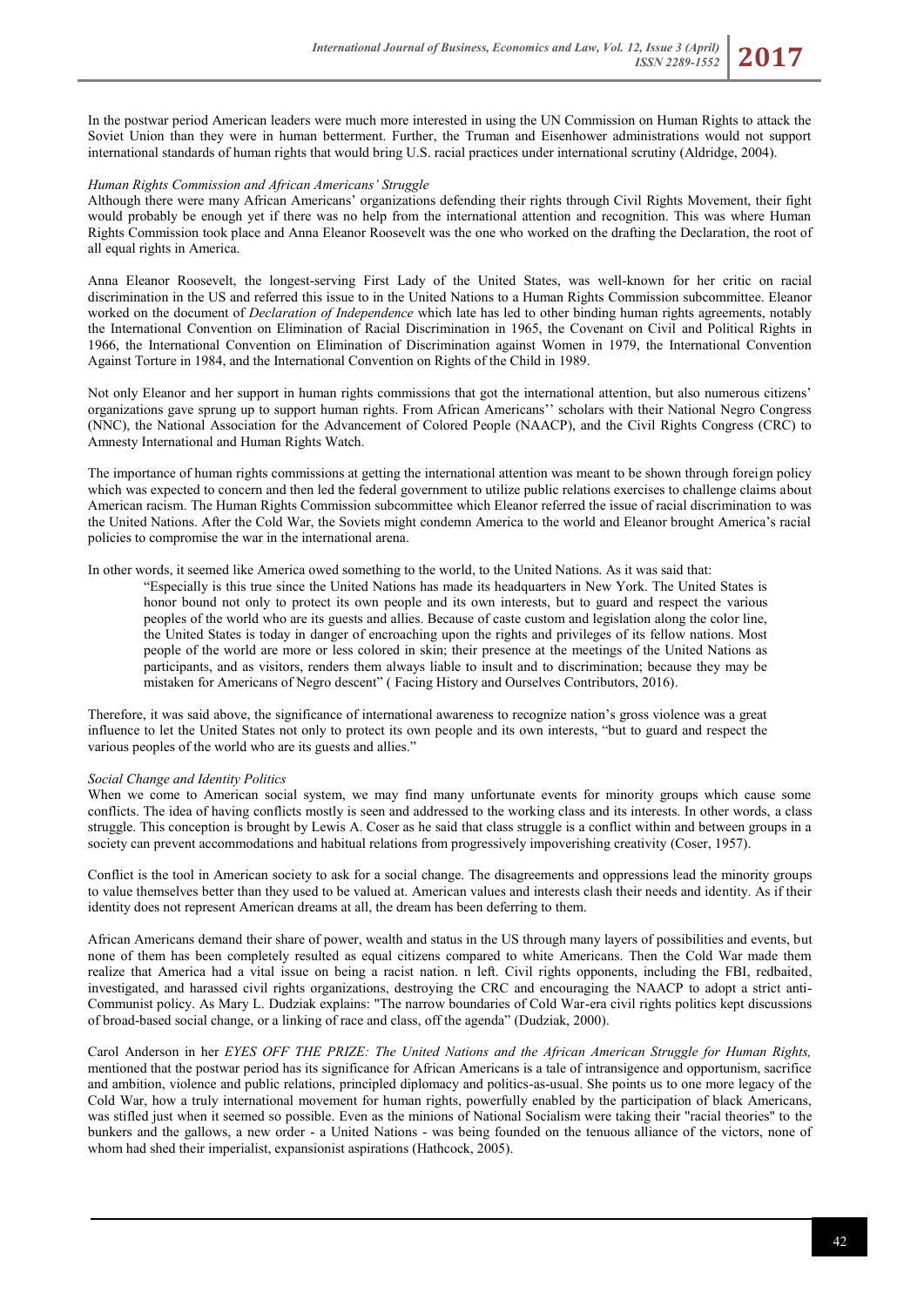Dexter B. Gordon defined black identity politics as another black power to purse a social change and this requires an understanding about how blacks constructed their ideology of nationalism in the US and how his discourse functioned ideologically to advance the black cause. In other words, Gordon said that black identity politics is as a means of mobilizing black collective social activism (Gordon, 2003). Moreover, Gordon concluded that black identity also allows a rhetorical focus to explore the contingent nature of the various efforts to construct, reconstruct, and contend for black identity as a rhetorical approach also facilitates the focus on the creative and pragmatic undertakings of activists employing language as a major tool in their effort to create and control social reality and thus exercise power.

The United Nations was able to be reached with a rhetorical approach by Human Rights Commission to represent the African Americans' voice and offered a solution to social reality problems and proper power shared in the US.

### **Conclusion**

Surviving for so many years from one event to another in America, African Americans have been struggling for equality and their existence at the international arena is finally being questioned by scholars in the 1960s. Racial violence, segregation, inequality and dehumanization issues keep coming even though there is the *Declaration of Independence* has been proclaimed since 1776. Thus, after over all the past two hundred years, the US constitution "all men are created equal" clearly does not describe and reflect the life of African Americans at all.

African American leaders of the middle to late 1940s believed that the struggle for black equality required more than "civil rights," or the removal of the formal legal and political restrictions that characterized the Jim Crow era. The politics of the Cold War explain why black demands for human rights fell on deaf ears. While human rights were being stigmatized as leftist, socialist, and communist in the ongoing Cold War dynamic of superpower competition, White, Wilkins, and Du Bois took turns battling each other to determine the direction of the most powerful black advocacy group in the country, and their differences at various times weakened the NAACP's efforts.

Du Bois saw the necessity of an international front to establish human rights and battle the racial oppression in America, while Wilkins and White, committed anti-communists, at other times turned the NAACP into a vehicle of apology for the status quo. The extent to which political conviction, personal pique, and ego detracted from the vital unity is dismaying. With a support by Eleanor Roosevelt, the Human Rights Commission to which it is part of the United Nations, finally saw the gross violence towards African Americans as an international issue.

The engagement of Human Rights Commission with African Americans struggle has led them to be recognized and supported in the international Human Rights system which was expected to solve all the racism that they have been experienced. Even though nowadays African Americans may get supports from the international attention, but the US is still not completely committed to the international human rights system. This fact can be seen from the American government's act which has not yet ratified important human rights-related treaties and opposes some forms of international cooperation on human rights such as the International Criminal Court.

# **References**

Hebling, D., & Glich, L. (1976). *Sociology.* Don Hills, Ontario: Wesley Publishing Company.

- Gabriel, R. H. (1974). *American Values: Continuity and Change.* Westport, Connecticut:: Greenwood Press.
- Cullen, J. (2003). *The American Dream: A Short History of an Idea That Shaped a Nation.* New York: Oxford University Press.
- Johnson, H. B. (2006). *The American Dream and the Power of Wealth : Choosing Schools and Inheriting .* New York: Taylor & Francis Group, LLC.
- Huntington, S. P. (1981). *American Politics : The Promise of Disharmony.* Cambridge, Massachusetts: Belknap Press.
- Gordon, D. B. (2003). *Black identity : rhetoric, ideology, and nineteenth-century Black nationalism .* Carbondale, Illinois: Southern Illinois University.
- Hochschild, J. L. (1996). *Facing Up to the American Dream: Race, Class, and the Soul of the Nation.* Princeton: Princeton University Press.
- Lauren, P. G. (2008). A Human Rights Lens on U.S. History: Human Rights at Home and Human Rights Abroad. In C. Sohoo, C. Albisa, & M. F. Davis, *Bringing Human Rights Home Volume I: A History of Human Rights in the United States* (p. 1). London: Praeger Perspectives.

Schneebaum, S. M. (1998). Human rights in the United States courts: The role of lawyers. *Washington & Lee Law Review*, 745.

Lombok, L. L. (2017). Principle of Non – Discrimination As A Result Of Parallelism Of Human Rights And International Economic Law In South East Asia. *International Indonesian Forum for Asian Studies (IIFAS)*, 3.

Holmes, K. R. (2011). *How Should Americans Think about Human Rights?* Washinton, DC: The Heritage Foundation.

- Aldridge, D. W. (2004). A Review on Eyes Off the Prize: The United Nations and the African American Struggle for Human Rights, 1944-1955 by Carol Anderson. *The Journal of Southern History, Vol. 70, No. 4*, 964.
- Facing History and Ourselves Contributors. (2016). *Civil Rights as Human Rights*. Retrieved from Facing History and Ourselves: https://www.facinghistory.org/universal-declaration-human-rights/civil-rights-human-rights

Coser, L. A. (1957). Social Conflict and the Theory of Social Change. *he British Journal of Sociology, Vol. 8, No. 3.* , 197.

Dudziak, M. L. (2000). *Cold War Civil Rights: Race and the Image of American Democracy (Politics and Society in Modern America).* Princeton: Princeton University Press.